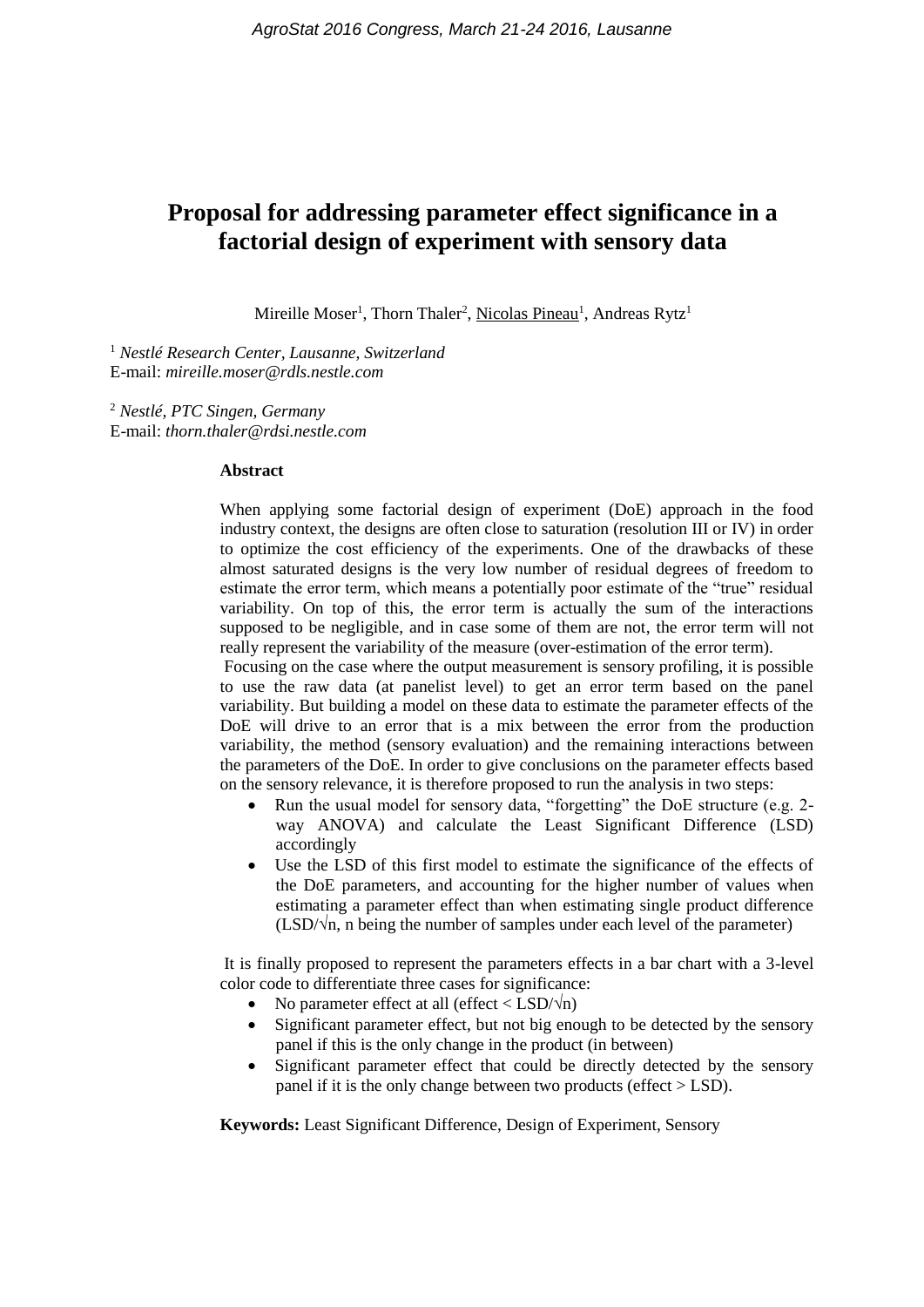## 1. Introduction

In the context of an Innovation/Renovation project in Nestlé R&D, sensory properties of the samples are almost always measured (monadic profiling) and communicated to a very large audience, i.e. from the project manager or the scientists working on the project to the business partners. Communication of the sensory results, in particular regarding the significance of the difference between samples on each sensory dimension, must therefore be very clear and understandable by everybody. In the very same context, Design of Experiments (DoE) are also very often used, in order to optimize the number of samples to be produced and tasted while getting clear estimates of the effects of recipe or process parameters on the final product. In this framework, and in order to communicate as clear and actionable results as possible to all partners, choices have been made internally to present sensory results, and in particular in a DoE context. This paper is therefore sharing:

- The reasons why the Least Significant Difference (LSD) has been chosen as the reference post-hoc test for sensory studies in Nestlé R&D context
- The proposed approach to represent the effects from a DoE with sensory outcomes and a way to deal with the significance of these effects

## 2. Reasons for Least Significance difference post-hoc test

As proposed in many textbooks dealing with the analysis of sensory data (e.g. Piggot, ), the ANOVA model used to analyze monadic profiling sensory data is the 2-way ANOVA with the product (fix) and subject (random) effects, and their interactions in case data contains repetitions. Most of the post-hoc tests are then using the Mean Square of the error (MSE) when there is no repetitions, or the Mean Square of the Interaction (MSI) when there are repetitions, as the basis to determine which product averages are significantly different from each other. To simplify the reading of the paper, and because the initial model does not impact the following, both MS discussed above will not be differentiated and called MSE, and refer to the "error" in a general way.

Among the post-hoc tests, the LSD is one of the simplest one, and can be computed as follow:

$$
LSD = qt(0.975; df_{error}) * \sqrt{\frac{2 * MSE}{n_{eval}}}
$$

With qt, the quantile of the Student law, df<sub>error</sub>; the degrees of freedom of the error term in the ANOVA model and n<sub>eval</sub>, the number of evaluations for each product.

The LSD value can be interpreted as the minimum difference between two product averages so that they can be declared as significantly different from each other. This corresponds to a post-hoc comparison without correction for multiplicity.

This choice was done because it is not conservative and in Nestlé R&D context, monadic profiling are used to describe products and not to prove/support "claims" on products. There is therefore no reason to be strict on the comparisons, and to use a test that would penalize the high number of products tested (and so high number of possible "pairs" to test). In addition, the LSD is an easy way to communicate about the significance of the differences, since it can be interpreted as a threshold value to reach significance valid for any pair of products, whereas some other procedures give one p-value for each paired comparison.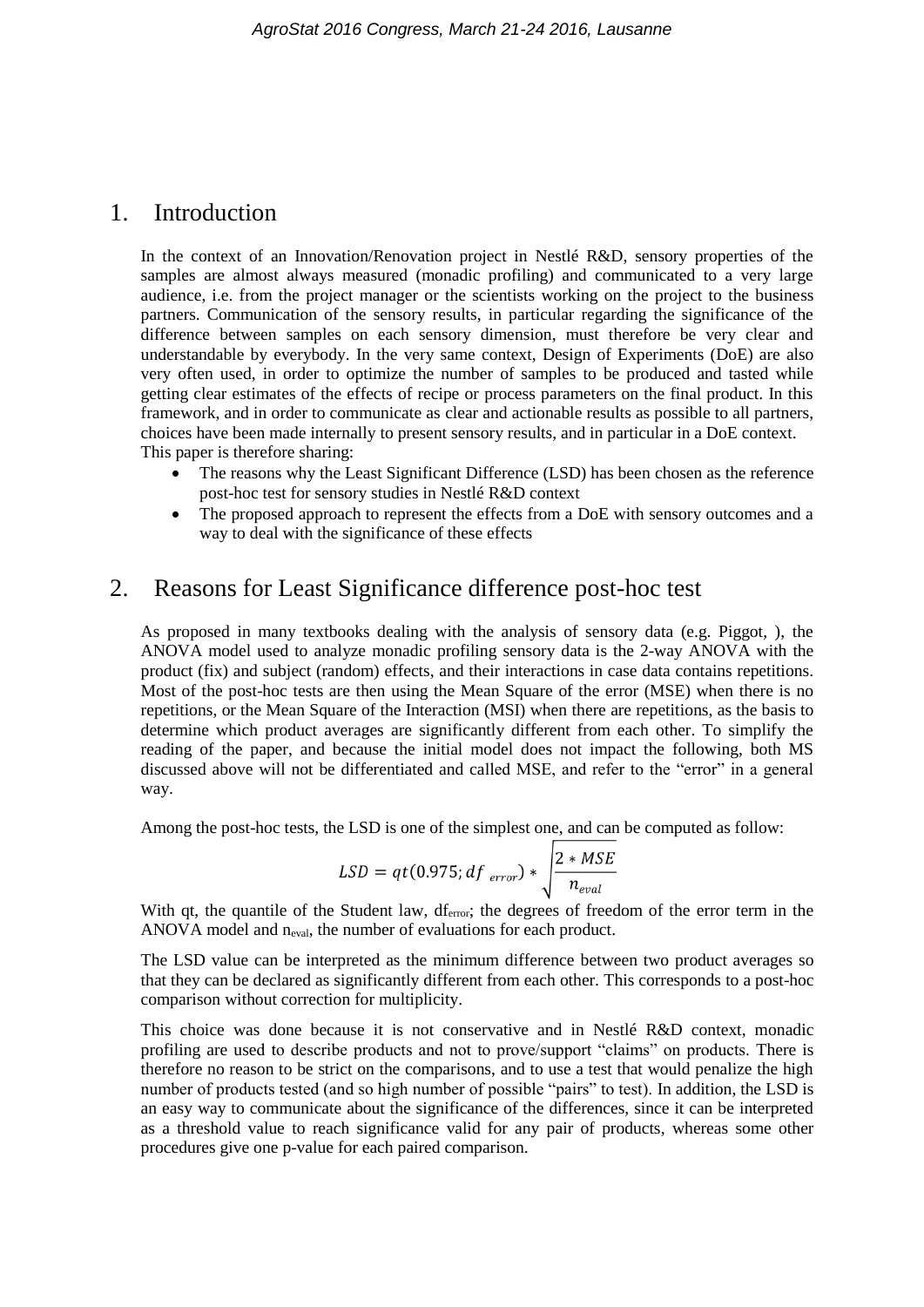# 3. Representation of DoE parameter effect with sensory data

The two most common modelling approaches that can be used when the output of a Design of Experiments is sensory data are:

- Modelling on raw data (i.e. with individual panelist scores), accounting for the DoE parameters and the subject effect, and eventually interactions. The significance of the DoE parameters effects is then assessed based on the model error.
- Modelling on mean data (i.e. mean sensory profiles acoss subjects), accounting only for the DoE parameter effects. The significance of the DoE parameters effects is then assessed based on the model error as well.

However in the first case, the error from the raw data model corresponds to a mix between different sources of error, in particular the sample heterogenity, the measurement variability from the sensory evaluation, and non-estimated interactions between DoE parameters supposed to be negligible. The interpretation of the error used to test the significance of the parameter effects is therefore difficult.

In the second case, since DoE are often saturated (or close to saturation), only a low number of degrees of freedom remains to estimate the error, which makes it not particularly robust. In addition, this error is actually the sum of the interactions not accounted for in the DoE. So depending on the interactions considered in the model, the error term can vary significantly. Or if the error contains interactions that are actually non negligible, the error term is over-estimated.

For these reasons, it is proposed to perform the analysis in two steps:

- Run the usual 2-way ANOVA model on the raw data as described in section 2. (i.e. ignoring the DoE structure) and compute the LSD based on this model
- Use this LSD to determine the significance of the effect of the parameters (parameters' effect size remain unchanged whatever the model in a DoE context)

In this way, the significance of the effects will be assessed according to the ability of the panel to detect a sensory difference between samples, and this will not by biased by questions around the DoE parameter interactions to be considered in the model.

Following on this approach, it is proposed to use two "cut off" values to assess the importance of a DoE parameter effect:

- The **LSD** from the 2-way ANOVA model. In this regard, a DoE parameter effect greater than the LSD can be interpreted as an effect that can be perceived by the sensory panel if the only change between two products is related to the given DoE parameter
- The LSD√n, i.e. LSD divided by the root square of the number of products per level of a DoE parameter. This is based on the idea that the effect is not only estimated on the difference between 2 products but between 2 means of several samples. For instance, for a 2-level DoE parameter in a design with 8 samples, the estimate of the DoE parameter effect is actually the difference between the estimates for the two levels, both being calculated as the average of 4 of the samples. In this case, the threshold proposed here would be LSD/ $\sqrt{4}$ . A DoE parameter with an effect size greater than this threshold cannot be directly detected by a sensory panel if this is the only difference between two products, but it can contribute to a significant change if associated with other effects.